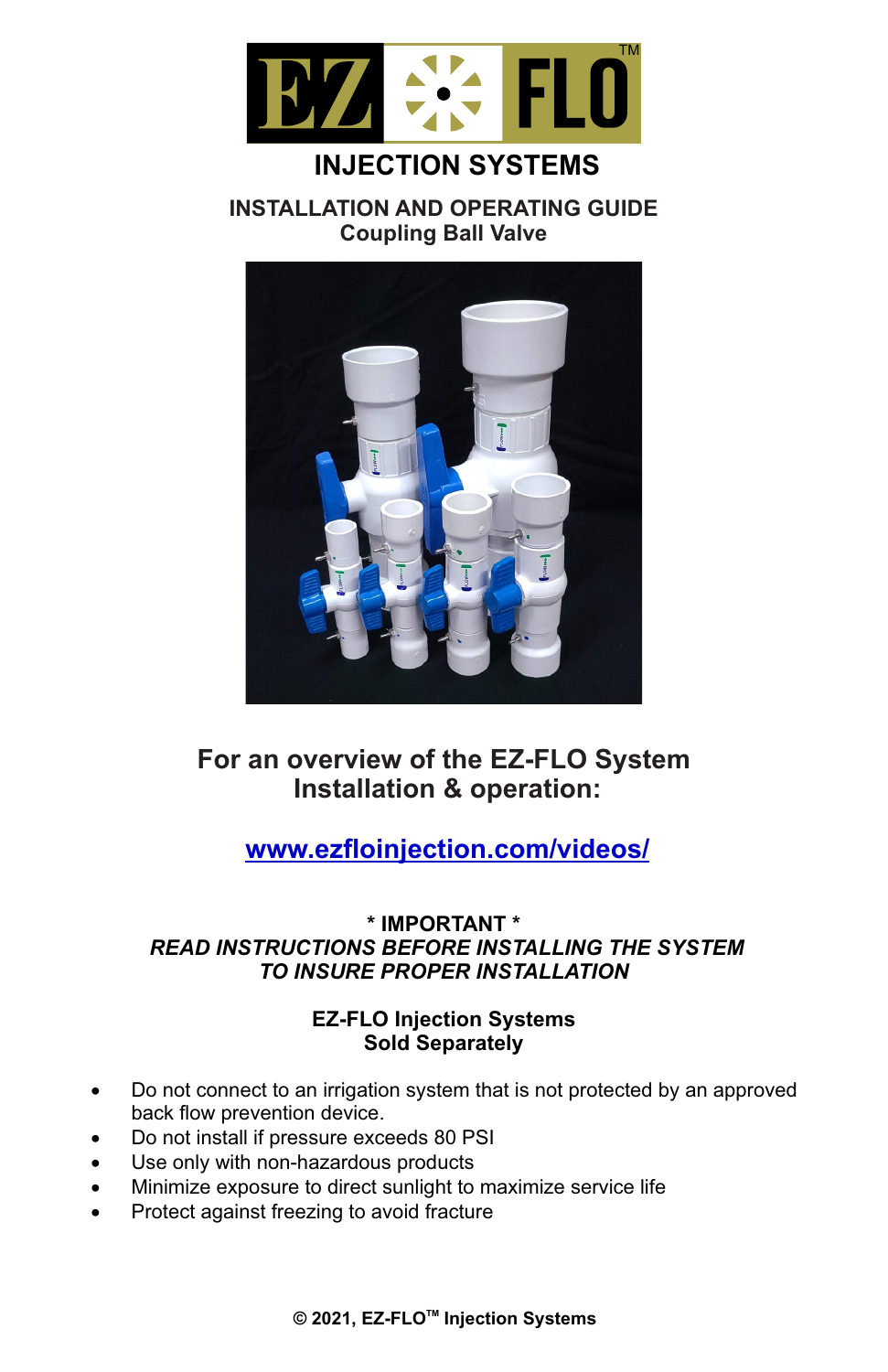# **System Installation**

#### **Typical installation**

The system is normally installed in a valve box, connected to the main line of the irrigation system after the back flow preventer and before the sprinkler valves. One unit will feed both drip and sprinkler zones without changing any connections or nozzles. It will feed both the front and back yard landscapes.



#### **Step 1 - Locate the installation point.**

Connection must be made after an approved back flow prevention device. The connection can be made either **vertically or horizontally** in the irrigation main line. A "CBV" style connection is required.



#### **Step 2 - Shut off water and relieve pressure**

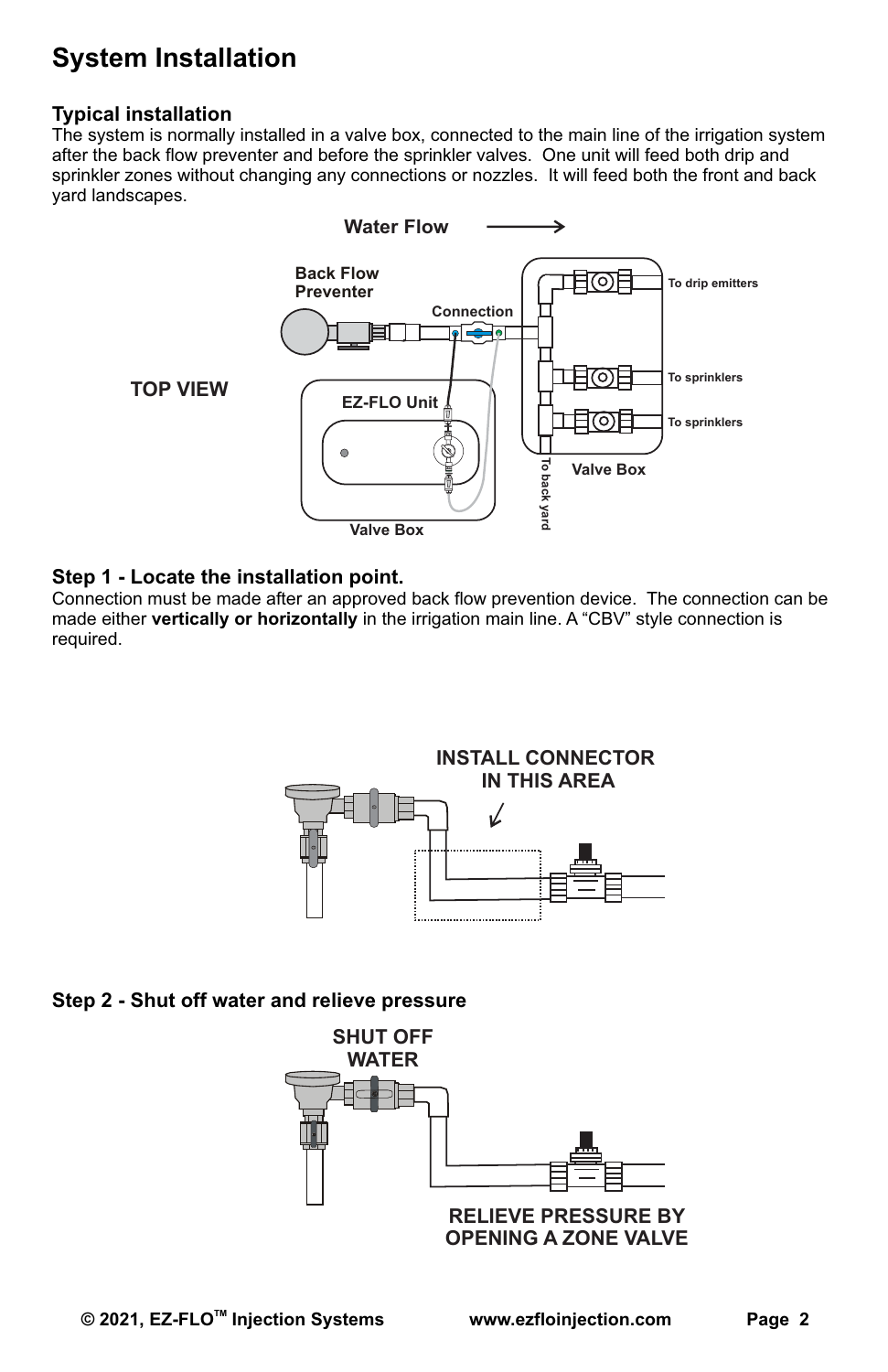### **Main Line Connection (Sold separately)**

**Step 3 - Cut out a section of pipe** slightly larger than the cut out length of the coupling.



**Step 4 - Glue the coupling** into the line.



\*Instructions for calibrating the CBV connection is on subsequent pages